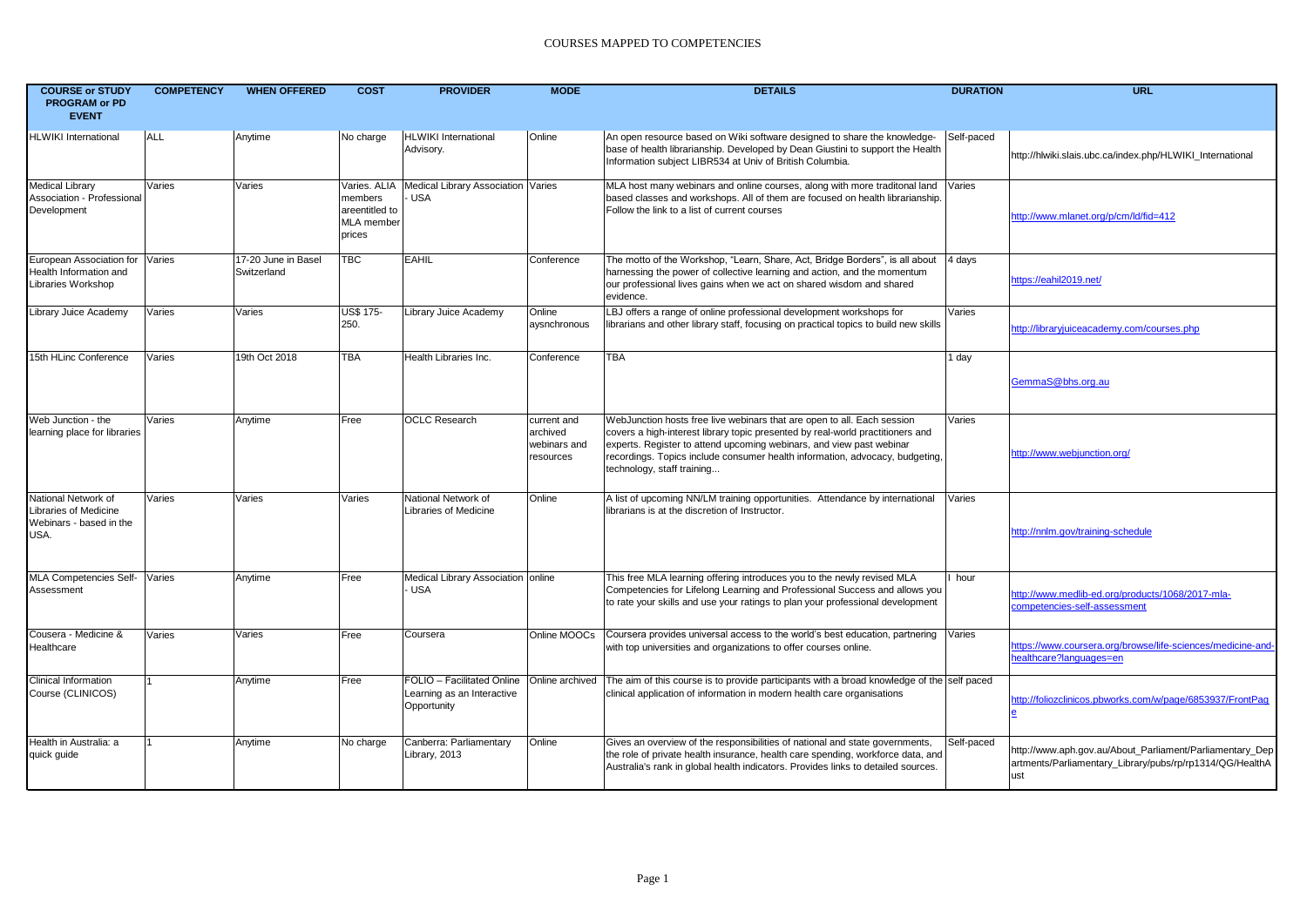| <b>COURSE or STUDY</b><br><b>PROGRAM or PD</b><br><b>EVENT</b>                           | <b>COMPETENCY</b> | <b>WHEN OFFERED</b>                                                  | <b>COST</b>                                      | <b>PROVIDER</b>                                                                                       | <b>MODE</b> | <b>DETAILS</b>                                                                                                                                                                                                                                                                                                                                                                                                                                                                                                                                                                                                                      | <b>DURATION</b>                     | <b>URL</b>                                                                                             |
|------------------------------------------------------------------------------------------|-------------------|----------------------------------------------------------------------|--------------------------------------------------|-------------------------------------------------------------------------------------------------------|-------------|-------------------------------------------------------------------------------------------------------------------------------------------------------------------------------------------------------------------------------------------------------------------------------------------------------------------------------------------------------------------------------------------------------------------------------------------------------------------------------------------------------------------------------------------------------------------------------------------------------------------------------------|-------------------------------------|--------------------------------------------------------------------------------------------------------|
| Understanding the<br>Australian Health Care<br>System                                    |                   | Anytime                                                              | Free                                             | University of Queensland                                                                              | Online      | This course will enable you to understand the workings of the Australian<br>health care system. By following in the footsteps of patient journeys, you will<br>gain an experiential understanding of how this multi-layered system operates<br>in the context of the geographic, social and cultural landscapes of Australia<br>and how to successfully navigate within this system                                                                                                                                                                                                                                                 | self paced                          | https://www.edx.org/course/understanding-australian-health-<br>$care$ -ugx-health101 $x#!$             |
| Understanding the<br>Australian Healthcare<br>System                                     |                   | Enrolments are taken<br>throughout the year on<br>a continuous basis |                                                  | \$240 CQ University of Australia                                                                      | Online      | Navigating the health systems in Australia can be daunting. This online Short 10 hours<br>Course introduces the role of governments in the contextual provisions of<br>healthcare in Australia and our recent health reforms. It outlines the multiple<br>systems of health care, the major types of health services available, models<br>of care and the health considerations of vulnerable groups within Australia.<br>Though the Australian healthcare system is far from perfect, it is considered<br>one of the best in the world when it comes to delivery, availability and<br>affordability for the Australian population. |                                     | http://cpheonline.cqu.edu.au/enrol/index.php?id=343                                                    |
| Fixing healthcare delivery  1<br>(MOOC)                                                  |                   | Contact course<br>provider for next dates                            | No charge                                        | Coursera - Source is Univ.<br>of Florida with content from<br>Institute for Healthcare<br>Improvement | Online      | Looks at preventable medical errors - causes, error prevention in other<br>industries, human behaviour, teamwork, leadership and change.                                                                                                                                                                                                                                                                                                                                                                                                                                                                                            | 8 weeks                             | https://www.coursera.org/course/fixinghealthcare                                                       |
| Breaking out of the box -<br>Extending the health LIS<br>professional role<br>(BREAKOUT) | 1,2,8             | Anytime                                                              | No charge                                        | FOLIO - Facilitated Online Online<br>Learning as an Interactive<br>Opportunity                        |             | Archived wiki site for 2006 FOLIO course, no instructor input at present time.<br>Discusses new and extended health library roles; includes techniques for<br>developing personal skills to transition to new roles.                                                                                                                                                                                                                                                                                                                                                                                                                | Self-paced; 7-<br>week<br>schedule. | http://breakout.pbworks.com/w/page/9135315/FrontPage                                                   |
| BSBMED301B Interpret<br>and apply medical<br>terminology appropriately                   | 2                 | Anytime                                                              |                                                  | \$257 TAFE Queensland<br><b>Brisbane</b>                                                              | Online      | Learn how to decipher medical acronyms and clinical notes used in medical<br>practices, dental surgeries, pathology collection centres and radiology clinics.<br>Whether your job involves data entry or reception work, this course will be a<br>great asset to you.                                                                                                                                                                                                                                                                                                                                                               | Self-paced 6<br>weeks               | http://tafegld.edu.au/course/health/10037/interpret-apply-<br>medical-terminology-appropriately-online |
| Medical terminology<br>course                                                            | $\overline{2}$    | Anytime                                                              | No charge                                        | Des Moines University                                                                                 | Online      | This is a starter 'mini-course' which teaches the basic concepts of medical<br>language, looks at main body systems, and explores eponyms and generic<br>drug groups. Quizzes are included. [Note US spelling is used.]                                                                                                                                                                                                                                                                                                                                                                                                             | Self-paced                          | http://www.dmu.edu/medterms/                                                                           |
| Prescription for<br>Information: Addressing<br>health information literacy               | 12.               | Anytime                                                              | <b>ALIA</b><br>members<br>pay MLA<br>member rate | MLA course (funded by<br>National Library of<br>Medicine)                                             | Online      | This tutorial looks at the challenges posed for patients by limited health<br>literacy, discusses librarians' strategies for providing consumer health<br>information resources and services.                                                                                                                                                                                                                                                                                                                                                                                                                                       | Self-paced                          | http://mla.mrooms.org/                                                                                 |
| Health literacy and<br>communication for health<br>professionals (MOOC)                  |                   | Contact course<br>provider for dates                                 | No charge                                        | Coursera - provider is Univ Online<br>of Nebraska Medical<br>Center                                   |             | Covers the elements of health literacy (meaning, determinants, importance)<br>and strategies to improve literacy levels. Also discusses techniques for<br>effective inter-professional communication and teamwork.                                                                                                                                                                                                                                                                                                                                                                                                                  | 8 weeks                             | https://www.coursera.org/learn/health-literacy                                                         |
| Health literacy for public<br>health professionals                                       |                   | Anytime                                                              | No charge                                        | <b>Centers for Disease</b><br>Control                                                                 | Online      | Three units covering nature of health literacy, its importance, and applying it in Self-paced<br>practice. Each contains video clips, case studies, and knowledge check<br>questions.                                                                                                                                                                                                                                                                                                                                                                                                                                               |                                     | http://www.cdc.gov/healthliteracy/training/                                                            |
| MedlinePlus: Power<br>searching for hidden<br>treasures                                  |                   | Anytime                                                              | No charge                                        | Infopeople - presenter is<br>Kelli Ham                                                                | Online      | Webinar showing search techniques to answer a range of consumer health<br>questions using MedlinePlus and extending into PubMed for complex queries.                                                                                                                                                                                                                                                                                                                                                                                                                                                                                | One hour                            | https://infopeople.org/civicrm/event/info?reset=1&id=421                                               |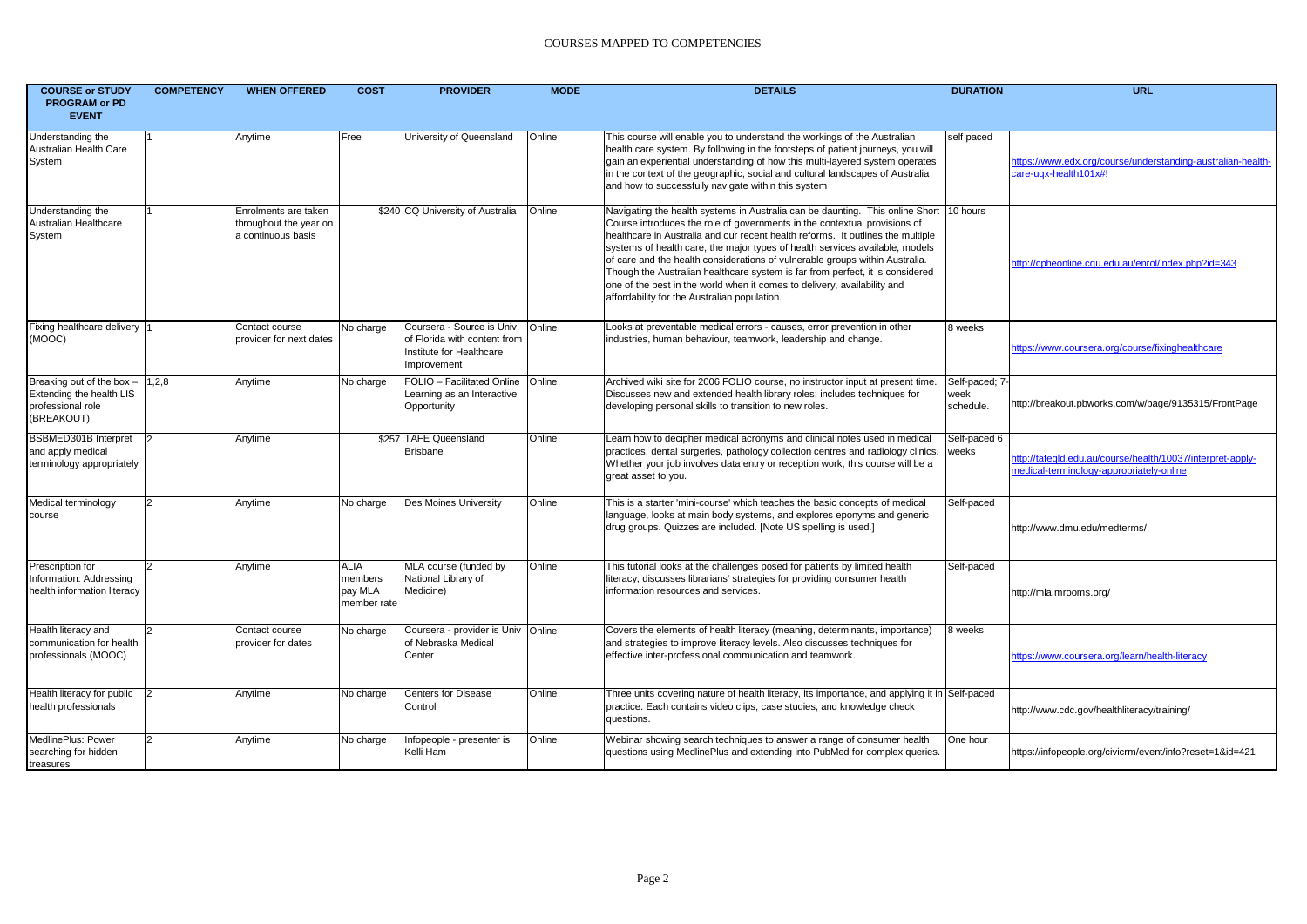| <b>COURSE or STUDY</b><br><b>PROGRAM or PD</b>                                                  | <b>COMPETENCY</b> | <b>WHEN OFFERED</b>                       | <b>COST</b>                                      | <b>PROVIDER</b>                                                                       | <b>MODE</b>             | <b>DETAILS</b>                                                                                                                                                                                                                                                                                                                                                                                                                                                        | <b>DURATION</b>                                    | <b>URL</b>                                                                                             |
|-------------------------------------------------------------------------------------------------|-------------------|-------------------------------------------|--------------------------------------------------|---------------------------------------------------------------------------------------|-------------------------|-----------------------------------------------------------------------------------------------------------------------------------------------------------------------------------------------------------------------------------------------------------------------------------------------------------------------------------------------------------------------------------------------------------------------------------------------------------------------|----------------------------------------------------|--------------------------------------------------------------------------------------------------------|
| <b>EVENT</b>                                                                                    |                   |                                           |                                                  |                                                                                       |                         |                                                                                                                                                                                                                                                                                                                                                                                                                                                                       |                                                    |                                                                                                        |
| Health and wellness @<br>the library: The essentials<br>of providing consumer<br>health service | 12                | Contact course<br>provider for next dates | <b>ALIA</b><br>members<br>pay MLA<br>member rate | MLA course - Instructor is<br>Kelli Ham, UCLA<br>Biomedical Library, Los<br>Angeles.  | Online                  | Course covers key skills required to provide unbiased consumer health<br>information services. Additional focus is given to locating health statistics and<br>indicators that detail the community's health status and information needs.                                                                                                                                                                                                                             | Four 1-hour<br>webinars                            | http://www.cech.mlanet.org/node/573                                                                    |
| Finding health and<br>wellness @ the library: a<br>consumer health toolkit<br>for library staff | l2                | Anytime                                   | No charge                                        | InfoPeople - presenter is<br>Kelli Ham                                                | Online                  | This webinar introduces the core competencies, collection guidelines, training<br>resources and promotional materials that are used in the toolkit, to help library<br>staff provide quality consumer health services.                                                                                                                                                                                                                                                | One hour                                           | https://infopeople.org/civicrm/event/info?id=213&reset=1                                               |
| Operation Health:<br>Resources for veterans<br>and their families                               | $\vert$ 2         | Anytime                                   | No charge                                        | InfoPeople                                                                            | Online                  | Archived webinar discussing information resources and library services for<br>military personnel, their families and carers. [Points to some US-centric<br>materials]                                                                                                                                                                                                                                                                                                 | One hour                                           | https://infopeople.org/civicrm/event/info?reset=1&id=98                                                |
| Health and wellness<br>competencies                                                             | $\overline{2}$    | Each Tuesday (US<br>time)                 | <b>\$US 50</b>                                   | InfoPeople                                                                            | Online                  | Course designed to give librarians the necessary skills to provide consumer<br>health services. Registration gives course access for two months. Instructor<br>support and grading of exercises is included in the fee.                                                                                                                                                                                                                                               | Six 2-hour<br>modules, self<br>paced<br>timeframe. | https://infopeople.org/civicrm/event/info?reset=1&id=32                                                |
| Ebsco Support tutorials                                                                         |                   | Anytime                                   | No charge                                        | Ebsco                                                                                 | Online                  | 18 short tutorials for hospital and medical audiences, showing features and<br>search techniques for products using the EbscoHost interface.                                                                                                                                                                                                                                                                                                                          | Varies - 4<br>min to 10<br>mins each.              | http://support.ebsco.com/tutorials/                                                                    |
| nterprofessional<br><b>Healthcare Informatics</b>                                               | $\vert$ 2         | Anytime                                   | Free                                             | University of Minnesota                                                               | <b>MOOC</b><br>Coursera | Examine theories and frameworks for interprofessional healthcare informatics. Self Paced<br>Describe the role of standards in electronic health records.<br>Analyze benefits and issues related to electronic health records.<br>Relate informatics to evidence-based practice, decision support, and quality<br>improvement.<br>Describe eScience and new research enabled by big data.<br>Describe ethical implications of interprofessional healthcare informatics |                                                    | https://www.class-central.com/mooc/657/coursera-<br>nterprofessional-healthcare-informatics            |
| Health indicators                                                                               | 2.5               | Anytime                                   | No charge                                        | National Library of Medicine Online<br>& Medical Library<br>Association               |                         | Provides a general overview of health indicators, reviews a country-level<br>indicator project, shows how librarians can use health indicator data and<br>refers to projects where indicators have been used. Recorded in 2009.                                                                                                                                                                                                                                       | Four 1-hour<br>webinars                            | http://www.nlm.nih.gov/nichsr/healthindicators/                                                        |
| Answering clinical<br>questions                                                                 | 2,7               | Anytime                                   | No charge                                        | Univ of Western Australia<br>Faculty of Medicine,<br>Dentistry and Health<br>Sciences | Online                  | Tutorial in four modules illustrating the UWA approach to evidence-based<br>practice: Formulating a clinical question, finding evidence, appraising<br>evidence, applying the evidence.                                                                                                                                                                                                                                                                               | Four 1-hour<br>modules                             | http://www.meddent.uwa.edu.au/teaching/acq                                                             |
| ntroduction to evidence-<br>based practice. Online<br>tutorial.                                 | 2,7               | Anytime                                   | No charge                                        | Duke University Medical<br>Centre Library                                             | Online                  | A self-paced tutorial which shows how to compose a well-built clinical<br>question, devise effective search strategies in PubMed, and identify criteria to<br>judge the validity of a study.                                                                                                                                                                                                                                                                          | One hour +<br>practice<br>cases                    | http://guides.mclibrary.duke.edu/ebmtutorial                                                           |
| Understanding evidence-<br>based healthcare: A<br>foundation for action                         | 2,7               | Anytime                                   | No charge                                        | <b>US Cochrane Center</b>                                                             | Online                  | A web course aimed at consumer advocates which discusses the basic<br>EBHC concepts and skills. Participants are expected to submit evaluation<br>forms for each module completed.                                                                                                                                                                                                                                                                                    | Six 1-hour<br>modules                              | http://us.cochrane.org/understanding-evidence-based-<br>healthcare-foundation-action                   |
| Responsible literature<br>searching update                                                      | 2,7               | Anytime                                   | No charge                                        | University of Pittsburgh<br><b>Health Sciences Library</b>                            | Online                  | This annually-updated online module is aimed at those involved in biomedical<br>research. Covers search process, major resources, limitations, role of<br>librarians, and issues for topics such as drug safety and identification of<br>adverse events.                                                                                                                                                                                                              | Self-paced 9-<br>unit course                       | https://cme.hs.pitt.edu/ISER/servlet/IteachControllerServlet?<br>actiontotake=loadmodule&moduleid=8381 |
| Speaking systematics -<br>primer on systematic<br>reviews                                       | 2,7               | Anytime                                   | No charge                                        | Health Libraries Australia                                                            | Online                  | HLA 2012 seminar which covered systematic reviews, and the role of health<br>librarians in the SR team. Slides and audio files are available at the site.                                                                                                                                                                                                                                                                                                             | Self-paced                                         | http://hla2012.blogspot.com.au/2012/03/health-libraries-<br>australia-hla.html                         |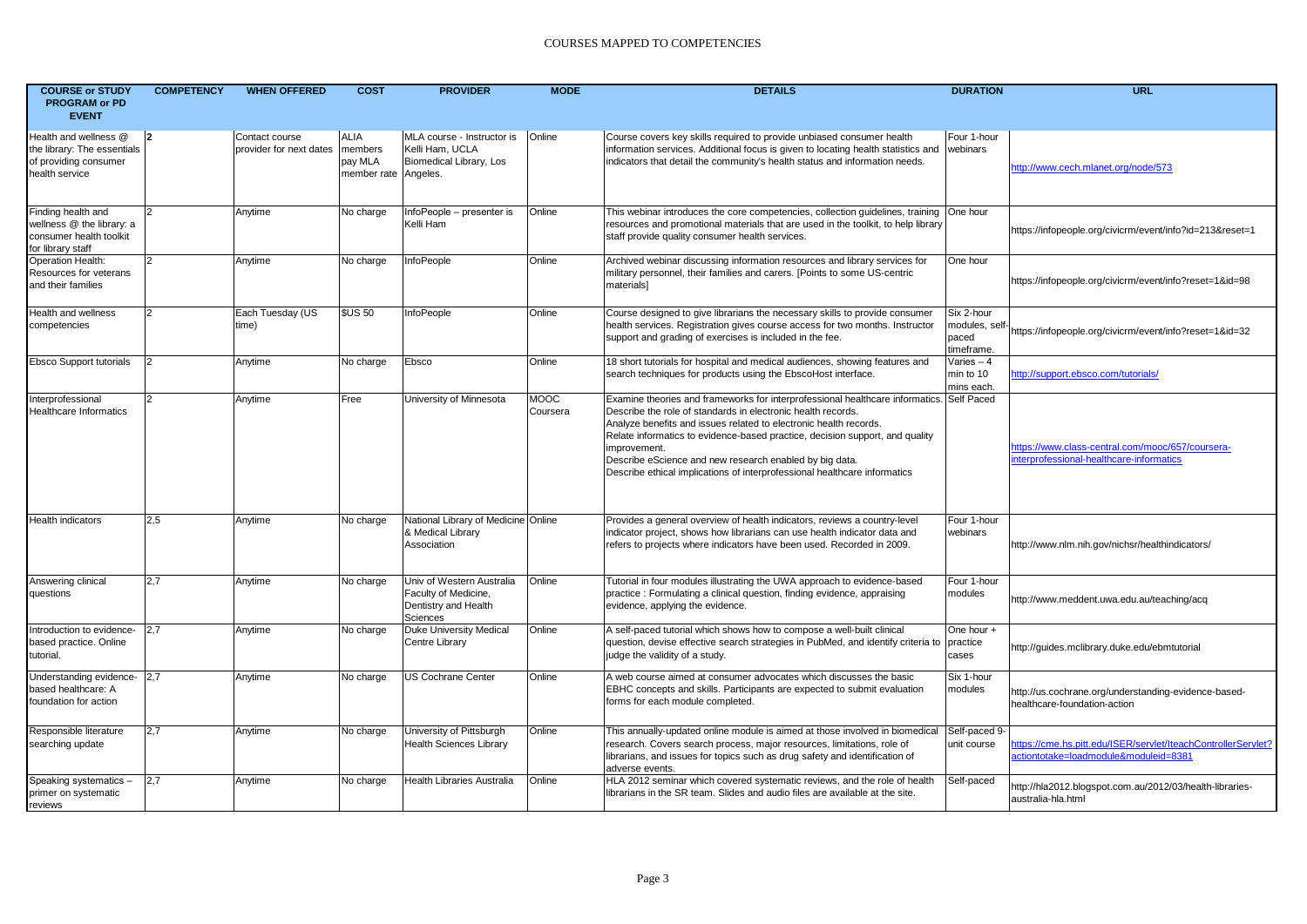| <b>COURSE or STUDY</b><br><b>PROGRAM or PD</b><br><b>EVENT</b>                  | <b>COMPETENCY</b> | <b>WHEN OFFERED</b>  | <b>COST</b> | <b>PROVIDER</b>                                                                                | <b>MODE</b> | <b>DETAILS</b>                                                                                                                                                                                                                                                                                                                                                                                                                                                                                                                                                                                                                                                                                                            | <b>DURATION</b>                                     | <b>URL</b>                                                                                                                                                                                                                                                                                                                                                |
|---------------------------------------------------------------------------------|-------------------|----------------------|-------------|------------------------------------------------------------------------------------------------|-------------|---------------------------------------------------------------------------------------------------------------------------------------------------------------------------------------------------------------------------------------------------------------------------------------------------------------------------------------------------------------------------------------------------------------------------------------------------------------------------------------------------------------------------------------------------------------------------------------------------------------------------------------------------------------------------------------------------------------------------|-----------------------------------------------------|-----------------------------------------------------------------------------------------------------------------------------------------------------------------------------------------------------------------------------------------------------------------------------------------------------------------------------------------------------------|
| Systematic approaches to 2,7<br>searching the health<br>sciences literature     |                   | Anytime              | No charge   | <b>Cushing/Whitney Medical</b><br>Library, Yale University                                     | Online      | An elegant series of 9 video tutorials prepared in 2013 showing fundamental<br>steps to search health databases systematically, resulting in a search that is<br>comprehensive and reproducible. Examples use PubMed, Ovid, Web of<br>Science and Scopus.                                                                                                                                                                                                                                                                                                                                                                                                                                                                 | Self-paced.<br>Each video is<br>approx. 10<br>mins. | http://library.medicine.yale.edu/tutorials/subjects/systematic-<br>reviews                                                                                                                                                                                                                                                                                |
| Cochrane handbook for<br>systematic reviews of<br>interventions                 | 2,7               | Anytime              | No charge   | Higgins JPT, Green S<br>(editors), published by the<br>Cochrane Collaboration                  | Online      | The Handbook is the official guide for authors preparing Cochrane reviews.<br>The website version is updated regularly.                                                                                                                                                                                                                                                                                                                                                                                                                                                                                                                                                                                                   | Self-paced                                          | http://community.cochrane.org/handbook                                                                                                                                                                                                                                                                                                                    |
| HTA 101: Introduction to 2.7<br>health technology<br>assessment                 |                   | Anytime              | No charge   | US National Information<br>Center on Health Services<br>Research and Health Care<br>Technology | Online      | This course gives health librarians a foundation in health technology<br>assessment, including the integral step of locating relevant literature.                                                                                                                                                                                                                                                                                                                                                                                                                                                                                                                                                                         | Self-paced                                          | http://www.nlm.nih.gov/nichsr/hta101/ta10103.html                                                                                                                                                                                                                                                                                                         |
| Evidence-based answers 2,7<br>to clinical questions for<br>busy clinicians      |                   | Anytime              | No charge   | Centre for Clinical<br>Effectiveness, Southern<br>Health, Melbourne                            | Online      | Online workbook introducing skills to develop a search question, search for<br>relevant studies, and appraise it for quality, reliability, accuracy and relevance.<br>Includes Levels of evidence. Prepared in 2011.                                                                                                                                                                                                                                                                                                                                                                                                                                                                                                      | Self-paced                                          | http://www.google.com.au/url?sa=t&rct=j&g=&esrc=s&frm=1<br>&source=web&cd=1&cad=ria&uact=8&ved=0CB8QFiAA&ur<br>http%3A%2F%2Fwww.monashhealth.org%2Findex.php%3=<br>Foption%3Dcom_page%26controller%3Dpage%26task%3D<br>download document%26node id%3D14061&ei=Xv1zVKXq<br>DIzk8AWJq4HqCw&usq=AFQiCNG -<br>XN8Tn8JSbrBNnj9hSiMnmRyng&bvm=bv.80185997,d.dGc |
| Ovid webcasts                                                                   | 2,7               | Anytime              | No charge   | <b>Wolters Kluwer Health</b>                                                                   | Online      | Archive of webcasts discussing health information skills and sources - most<br>presenters are academics, with moderation by an Ovid/WKH representative.                                                                                                                                                                                                                                                                                                                                                                                                                                                                                                                                                                   | Varies $-30$<br>mins to one<br>hour each            | http://resourcecenter.ovid.com/site/resources/library_webca<br>sts_archive.jsp                                                                                                                                                                                                                                                                            |
| Smart Searching modules 2,7                                                     |                   | Anytime              | No charge   | CareSearch, Flinders<br>Filters                                                                | Online      | This site offers tips derived from the methodology used at CareSearch and<br>Flinders Filters to create validated search filters. The method takes a<br>mathematical and logical approach to the words within a search strategy. It is<br>designed for library and information professionals and researchers to improve<br>existing searching skills.                                                                                                                                                                                                                                                                                                                                                                     | Self-paced                                          | https://sites.google.com/site/smartsearchinglogical/home                                                                                                                                                                                                                                                                                                  |
| The Librarian as Scholar: 3<br><b>Taking Part in Scholarly</b><br>Communication |                   | Contact the provider | \$175 US    | Library Juice academy                                                                          | Online      | The majority of the course will focus on peer-reviewed journals, and will walk<br>students through the submission process. Students will go through the<br>process of selecting a journal to submit an article to, read and prepare<br>sample reviews, walk through the steps of preparing a completed manuscript<br>for a journal, and get an overview of how to respond to reviewer comments<br>when making revisions. In the last week of the course, we will cover the<br>process of writing an abstract for a conference presentation. Students can<br>bring in a completed manuscript and abstract of their own to use for projects,<br>or they can use a sample manuscript and abstract provided by the instructor | 4 weeks                                             | http://librarviuiceacademy.com/050-librarian-scholar.php                                                                                                                                                                                                                                                                                                  |
| Copyright for librarians                                                        | 13                | Anytime              | Free        | <b>Australian Copyright</b><br>Council                                                         | Online      | A collection of copyright resources for librarians                                                                                                                                                                                                                                                                                                                                                                                                                                                                                                                                                                                                                                                                        |                                                     | http://www.copyright.org.au/acc_prod/ACC/Browse_by_Wha<br>You Do/Librarians Archivists.aspx                                                                                                                                                                                                                                                               |
| Collection development<br>policies in health libraries                          |                   | Anytime              | Free        | <b>HLWIKI International</b>                                                                    | Online      | An open resource based on Wiki software designed to share the knowledge-<br>base of health librarianship. Developed by Dean Giustini to support the Health<br>Information subject LIBR534 at Univ of British Columbia.                                                                                                                                                                                                                                                                                                                                                                                                                                                                                                    | self paced                                          | http://hlwiki.slais.ubc.ca/index.php/Collection development<br>policies in health libraries                                                                                                                                                                                                                                                               |
| Role of the librarian in an 3<br>open access world                              |                   | Anytime              | No charge   | ACRL/Choice                                                                                    | Online      | Discusses open access from the perspectives of the librarian, researcher and 40 mins<br>publisher. Program recorded in October 2013, uses Adobe Connect.                                                                                                                                                                                                                                                                                                                                                                                                                                                                                                                                                                  |                                                     | https://connect.iu.edu/p5u793qdw4f/?launcher=false&fcsCon<br>tent=true&pbMode=normal                                                                                                                                                                                                                                                                      |
| How librarians can help<br>researchers navigate<br>open access choices          | 3,7               | Anytime              | No charge   | Elsevier                                                                                       | Online      | Covers tools to assess quality of open access journals, ethical questions in<br>OA publishing, institutional repositories, discoverability.                                                                                                                                                                                                                                                                                                                                                                                                                                                                                                                                                                               | 60 mins                                             | http://libraryconnect.elsevier.com/library-connect-webinars                                                                                                                                                                                                                                                                                               |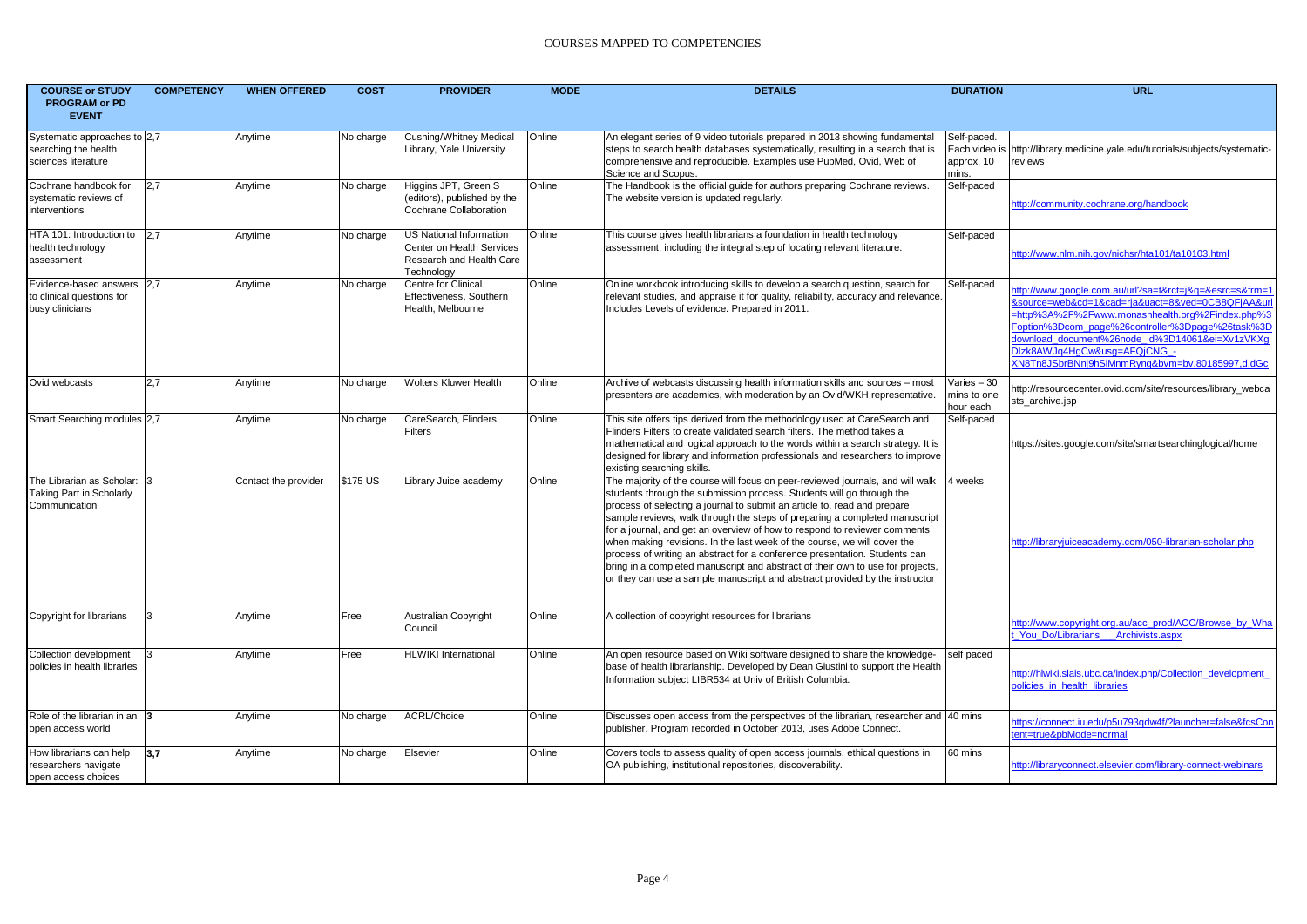| <b>COURSE or STUDY</b><br><b>PROGRAM or PD</b><br><b>EVENT</b>       | <b>COMPETENCY</b>      | <b>WHEN OFFERED</b> | <b>COST</b>                                                                | <b>PROVIDER</b>                                                                                                                                                                                              | <b>MODE</b>                                                   | <b>DETAILS</b>                                                                                                                                                                                                                                                   | <b>DURATION</b>                                                   | <b>URL</b>                                                                                |
|----------------------------------------------------------------------|------------------------|---------------------|----------------------------------------------------------------------------|--------------------------------------------------------------------------------------------------------------------------------------------------------------------------------------------------------------|---------------------------------------------------------------|------------------------------------------------------------------------------------------------------------------------------------------------------------------------------------------------------------------------------------------------------------------|-------------------------------------------------------------------|-------------------------------------------------------------------------------------------|
| Controlled vocabulary and 3<br>thesaurus design trainee<br>manual    |                        | Anytime             | No charge                                                                  | <b>ALCTS Program for</b><br>Cooperative Cataloguing<br>and Library of Congress<br>Cataloger's Learning<br>Workshop                                                                                           | Online                                                        | Course discussed basic principles for design of controlled vocabularies, and<br>illustrates how to implement these. It comprises eight sessions on thesaurus<br>concepts, display, navigation and maintenance.                                                   | Self-paced                                                        | http://www.loc.gov/catworkshop/courses/thesaurus/pdf/cont-<br>vocab-thes-trnee-manual.pdf |
| NISO webinars (National 3.5<br>nformation Standards<br>Organization) |                        | Anytime             | Varies                                                                     | NISO - National<br><b>Information Standards</b><br>Organisation                                                                                                                                              | Online                                                        | Webinars covering a range of data curation and information management<br>topics. There is a registration charge to sign up for each webinar; however the<br>slides and partial transcript are viewable on the NISO site after the event.                         |                                                                   | http://www.niso.org/news/events/2017/                                                     |
| Life after desk:<br>Implementing the new<br>service models           | $\boldsymbol{\Lambda}$ | Anytime             | No charge                                                                  | InfoPeople                                                                                                                                                                                                   | Online                                                        | This 2013 webinar discusses new models to provide enquiry and research<br>services at point of need, such as blended service points, roaming staff, info<br>booths etc. Gives advice on involving library staff and assessing the worth of<br>these initiatives. | One hour                                                          | https://infopeople.org/civicrm/event/info?reset=1&id=266                                  |
| Managing change for<br>health information<br>professionals           |                        | Anytime             | No charge                                                                  | FOLIO - Facilitated Online<br>Learning as an Interactive<br>Opportunity                                                                                                                                      | Online                                                        | Archived wiki site for 2004 FOLIO course, no instructor input at present time.<br>Course teaches skills and knowledge to understand the process of planned<br>change and manage its impact on library staff and services.                                        | Self-paced;<br>course<br>content was<br>scheduled<br>over 6 weeks | http://mchip.pbworks.com/w/page/27395281/FrontPage                                        |
| Maximising the impact of 4<br>your service (Maxim)                   |                        | Anytime             | No charge                                                                  | FOLIO - Facilitated Online   Online<br>Learning as an Interactive<br>Opportunity                                                                                                                             |                                                               | Archived wiki site for 2009 FOLIO course, no instructor support at present<br>time. Covers the concepts of impact in delivering health information and<br>library services, assessing users needs, measuring value of services,<br>presenting impact data.       | Self-paced<br>course<br>scheduled<br>over 8 weeks                 | http://foliomaxim.pbworks.com/w/page/6853635/FrontPage                                    |
| <b>Certified Health</b><br>nformatician Australasia<br>examination   | 5                      | On demand           | <b>ACHI/HISA</b><br>or HIMAA<br>members<br>\$398, non-<br>members<br>\$510 | <b>Health Informatics Society</b><br>of Australia (HISA), Health<br><b>Information Management</b><br><b>Association of Australia</b><br>(HIMAA), and Australasian<br>College of Health<br><b>Informatics</b> | Online<br>examination<br>following self-<br>directed learning | Certification provides recognition of health informatics knowledge and skills<br>Candidates require an undergraduate degree plus experience working in a<br>health information role.                                                                             | Self-paced                                                        | www.healthinformaticscertification.com                                                    |
| Mantra – Research data<br>management training                        |                        | Anytime             | No charge                                                                  | Edina - Edinburgh Univ<br>Data Library                                                                                                                                                                       | Online                                                        | Course teaching good practice in management of research (particularly<br>digital) data. Discusses data management plans, use of software packages.<br>data storage, transport, organisation, and sharing. Includes teaching notes.                               | Eight 1-hour<br>units, and<br>four data<br>handling<br>pracs.     | http://datalib.edina.ac.uk/mantra/                                                        |
| New England<br>Collaborative Data<br>Management Curriculum           | 15                     | Anytime             | No charge                                                                  | Lamar Soutter Library, Univ Online<br>of Massachusetts on behalf<br>of the Collaborative                                                                                                                     |                                                               | This program teaches data management best practices for health sciences<br>and related disciplines. It comprises six modules plus a range of research<br>cases. Modules can be taken separately or as a whole. Includes teaching<br>notes.                       | Six 1-hour<br>modules                                             | http://library.umassmed.edu/necdmc/index                                                  |
| PubMed - Chapter from<br>the NCBI Handbook, 2nd<br>ed. 2013          | l5                     | Anytime             | No charge                                                                  | NCBI - National Center for<br>Biotechnology Information                                                                                                                                                      | Online                                                        | A concise quide to the PubMed database, describing journal selection, data<br>input, indexing, linking. Shows detailed steps for processing search queries.                                                                                                      | Self-paced                                                        | http://www.ncbi.nlm.nih.gov/books/n/handbook2e/PubMed/                                    |
| NLM online training                                                  | l5                     | Anytime             | No charge                                                                  | NCBI - National Center for<br>Biotechnology Information                                                                                                                                                      | Online                                                        | Resources include a detailed tutorial on using PubMed, videos and tutorial on Self-paced<br>Medical Subject headings, searching chemicals and drugs in PubMed.                                                                                                   |                                                                   | http://www.nlm.nih.gov/bsd/dist_edu.html                                                  |
| Health Informatics MOOC 5                                            |                        | Anytime             | No charge                                                                  | Developed by a group of<br>US universities under<br>contract to the US<br>government.                                                                                                                        | Online                                                        | Consists of 20 courses, each presented as an online lecture with discussion.<br>Content includes health IT systems, EHRs, standards, project management,<br>and training.                                                                                        | Self-paced                                                        | www.healthinformaticsforum.com/MOOC                                                       |
| Trends and<br>Advancements for Library<br>Resource Discovery         | 15.                    | Anytime             | No charge                                                                  | <b>Association for Library</b><br><b>Collections &amp; Technical</b><br>Services                                                                                                                             | Online                                                        | Working with continuing resources: emerging trends and advancements for<br>library resource discovery - Marshall Breeding                                                                                                                                        | 1 hour                                                            | https://www.youtube.com/watch?v=qqwtfxFyu2A                                               |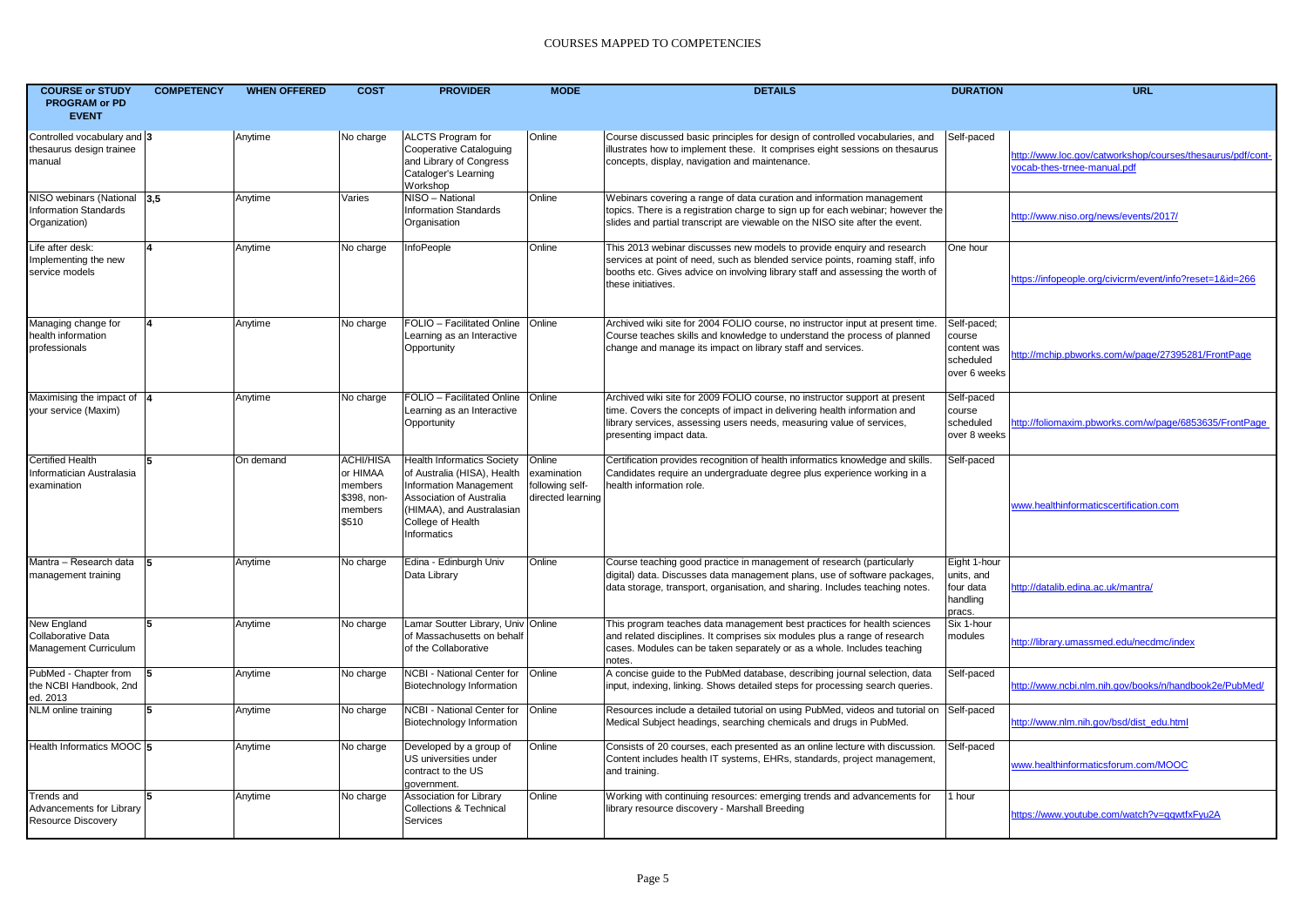| <b>COURSE or STUDY</b><br><b>PROGRAM or PD</b><br><b>EVENT</b>            | <b>COMPETENCY</b> | <b>WHEN OFFERED</b>        | <b>COST</b>                           | <b>PROVIDER</b>                                                                                | <b>MODE</b> | <b>DETAILS</b>                                                                                                                                                                                                                                                                                                                                                                                                                                                                                                                                                            | <b>DURATION</b>                                                 | <b>URL</b>                                                                                                                       |
|---------------------------------------------------------------------------|-------------------|----------------------------|---------------------------------------|------------------------------------------------------------------------------------------------|-------------|---------------------------------------------------------------------------------------------------------------------------------------------------------------------------------------------------------------------------------------------------------------------------------------------------------------------------------------------------------------------------------------------------------------------------------------------------------------------------------------------------------------------------------------------------------------------------|-----------------------------------------------------------------|----------------------------------------------------------------------------------------------------------------------------------|
| RDMRose - Research<br>data management for<br>information professionals    | 15                | Anytime                    | No charge                             | Universities of Leeds,<br>Sheffield and York                                                   | Online      | Comprises 8 sessions covering the nature of research activities, data arising<br>from research, and the roles of libraries and information professionals in<br>managing research data.                                                                                                                                                                                                                                                                                                                                                                                    | Self-paced                                                      | http://rdmrose.group.shef.ac.uk/                                                                                                 |
| 23 Mobile Things                                                          | 5.8               | Anytime                    | No charge                             | Developed by Jan<br>Holmquist, adapted for<br>Australia by Mylee Joseph<br>and Kathryn Barwick | Online      | This hands-on program explores the ways that library staff can use mobile<br>technologies to deliver library services, and for their own professional<br>development. The activities use apps and tools for both Android and iOS<br>platforms.                                                                                                                                                                                                                                                                                                                            | Self-paced                                                      | http://23mobilethings.net/wpress                                                                                                 |
| Designing and delivering 6<br>information skills training<br>(InfoSkills) |                   | Anytime                    | No charge                             | FOLIO - Facilitated Online<br>Learning as an Interactive<br>Opportunity                        | Online      | Archived wiki site for 2010 FOLIO course, no instructor input at present time.<br>Course covers key principles and techniques for preparing and delivering<br>training in information literacy skills.                                                                                                                                                                                                                                                                                                                                                                    | Self-paced;<br>content<br>arranged in<br>an 8-week<br>schedule. | http://infoskillsuk.pbworks.com/w/page/19931239/FrontPage                                                                        |
| Designing adult learning<br>for results                                   |                   | Anytime                    | No charge                             | Staff Development Unit,<br>Broward County, Florida                                             | Online      | This tutorial describes how to design and evaluate a staff development<br>module using adult learning principles.                                                                                                                                                                                                                                                                                                                                                                                                                                                         | Six self-<br>paced units                                        | http://etc.usf.edu/broward/                                                                                                      |
| How to Present a<br>Webinar                                               | ۱ĥ                | Anytime                    | No charge                             | Association for Library<br><b>Collections &amp; Technical</b><br><b>Services</b>               | Online      | An archived webinar on the on the ALCTS YouTube Channel                                                                                                                                                                                                                                                                                                                                                                                                                                                                                                                   | 1 hour                                                          | https://www.youtube.com/watch?v=pXYeHux2py8)                                                                                     |
| Introduction to online<br>pedagogy                                        | ۱6.               | Anytime                    | No charge                             | WISE Pedagogy Initiative                                                                       | Online      | Archived site for a read-only 2011 training workshop for professionals wanting Self-paced<br>to learn how to teach online. Covers online course design, communication and<br>engagement with students online.                                                                                                                                                                                                                                                                                                                                                             |                                                                 | http://introductiononlinepedagogy.pbworks.com/                                                                                   |
| <b>EndNote Training</b>                                                   |                   | Anytime                    | Free                                  | EndNote                                                                                        | online      | Sharpen your EndNote research and writing skills with training guides, video<br>tutorials and live online training.                                                                                                                                                                                                                                                                                                                                                                                                                                                       | self paced                                                      | http://endnote.com/training                                                                                                      |
| PubMed Online Training                                                    |                   | Anytime                    | Free                                  | National Library of Medicine Online                                                            |             | tutorials, tours, webcasts and videos                                                                                                                                                                                                                                                                                                                                                                                                                                                                                                                                     | varies                                                          | https://www.nlm.nih.gov/bsd/disted/pubmed.html                                                                                   |
| <b>ACRL Scholarly</b><br><b>Communication Toolkit</b>                     |                   | Anytime                    | Free                                  | Association of College &<br><b>Research Libraries</b>                                          | Online      | The toolkit is an educational resource primarily directed to librarians to assist<br>them with:<br>1.integrating a scholarly communication perspective into library operations<br>and programs and<br>2.preparing presentations on scholarly communication issues for<br>administrators, faculty, staff, students, or other librarians.<br>The Toolkit includes short overview essays on key scholarly communication<br>issues and highly selective lists of other sources of information on these<br>topics, and copies of presentations, handouts, and similar material | self paced                                                      | http://acrl.libguides.com/scholcomm/toolkit                                                                                      |
| Critical appraisal online<br>course                                       |                   | Anytime                    | From \$A108<br>for 30 days'<br>access | Critical Appraisal Company Online                                                              |             | Teaches the steps of critically appraising clinical research publications, in 27<br>segments.                                                                                                                                                                                                                                                                                                                                                                                                                                                                             | Eight hours                                                     | http://www.criticalappraisal.com/online-course/introduction                                                                      |
| Critical Appraisal Skills<br>Program.                                     |                   | Anytime                    | No charge                             | CASP-UK Critical Appraisal Online<br>Skills Program Amanda<br><b>Burls</b>                     |             | Tutorial showing how to find evidence, appraise it (using standard checklists), Self-paced<br>and act on the results.                                                                                                                                                                                                                                                                                                                                                                                                                                                     |                                                                 | http://www.casp-uk.net/#!e-learning/cd70                                                                                         |
| Online information literacy 7<br>tutorial                                 |                   | Anytime                    | No charge                             | <b>Cranfield University</b>                                                                    | Online      | Nine-part interactive tutorial covering research techniques, online searching,<br>data management, synthesising and publishing new information.                                                                                                                                                                                                                                                                                                                                                                                                                           | Self-paced                                                      | http://www.cranfield.ac.uk/about/people-and-<br>resources/external-services/library/online-information-literacy<br>tutorial.html |
| <b>Evidence Summaries</b><br>writing for EBLIP journal                    |                   | EOIs issued as<br>required | Voluntary                             | <b>Evidence Based Library</b><br>and Information Practice<br><b>EBLIP</b> journal              | Online      | Volunteer writers are regularly sought to critically appraise specific research<br>articles in information science. Contributors agree to write two evidence<br>summaries per year, for two years. Address Expressions of interest to the<br>Associate Editor, EBLIP.                                                                                                                                                                                                                                                                                                     | A 2-year<br>commitment.                                         | https://journals.library.ualberta.ca/eblip/index.php/EBLIP                                                                       |
| Repository of ongoing<br>training in journalology                         |                   | Anytime                    | Varies                                | Compiled by World<br><b>Association of Medical</b><br>Editors.                                 | Online      | Comprises a list of 150 ongoing training events for writers and editors of<br>health journals, aimed at improving quality of published studies.                                                                                                                                                                                                                                                                                                                                                                                                                           | Self-paced                                                      | http://www.wame.org/about/repository-of-ongoing-training-<br>opportunities                                                       |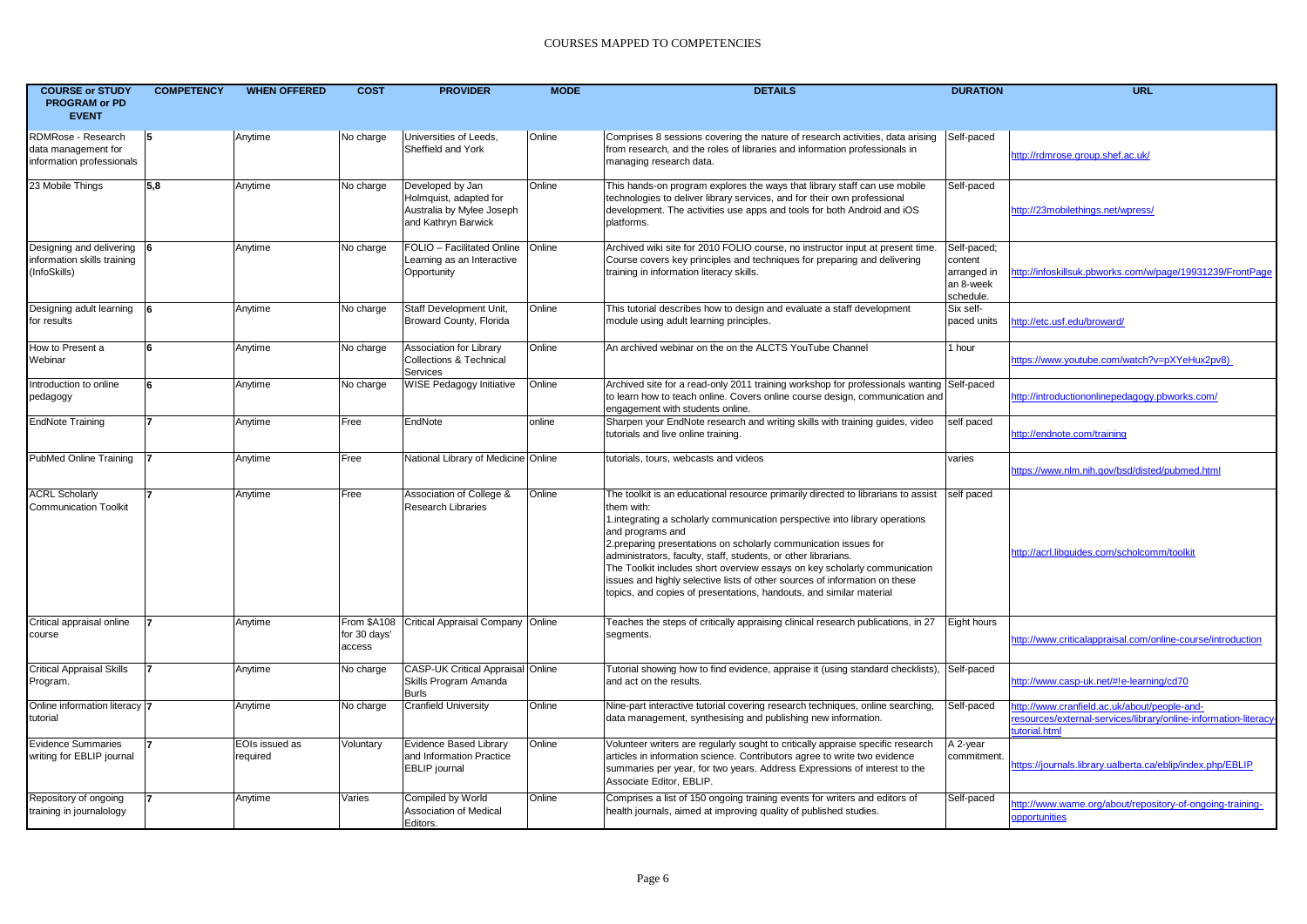| <b>COURSE or STUDY</b><br><b>PROGRAM or PD</b><br><b>EVENT</b>                       | <b>COMPETENCY</b> | <b>WHEN OFFERED</b>            | <b>COST</b> | <b>PROVIDER</b>                                                                                      | <b>MODE</b>                                      | <b>DETAILS</b>                                                                                                                                                                                                                                                                                                                                                                                                                                                                                                                                                                                                                                                                                                                                                                             | <b>DURATION</b> | <b>URL</b>                                                                                               |
|--------------------------------------------------------------------------------------|-------------------|--------------------------------|-------------|------------------------------------------------------------------------------------------------------|--------------------------------------------------|--------------------------------------------------------------------------------------------------------------------------------------------------------------------------------------------------------------------------------------------------------------------------------------------------------------------------------------------------------------------------------------------------------------------------------------------------------------------------------------------------------------------------------------------------------------------------------------------------------------------------------------------------------------------------------------------------------------------------------------------------------------------------------------------|-----------------|----------------------------------------------------------------------------------------------------------|
| Research to Publication                                                              |                   | Anytime                        | Varies      | <b>BMJ</b> Initiative with<br>University of California                                               | Online                                           | six courses with 48 modules lasting more than 200 hours-everything from<br>developing good research questions and the best and most ethical study<br>designs (given local circumstances), through to reporting studies accurately<br>and understanding what editors and peer reviewers are really looking for.                                                                                                                                                                                                                                                                                                                                                                                                                                                                             | Self-paced      | https://rtop.bmj.com/                                                                                    |
| How to Write and Publish  7<br>a Study Protocol                                      |                   | Anytime                        | Free        | <b>BMJ</b>                                                                                           | Online                                           | Understand how to prepare a real study protocol for publication in a journal                                                                                                                                                                                                                                                                                                                                                                                                                                                                                                                                                                                                                                                                                                               | Self-paced      | http://learning.bmj.com/learning/rtop/course-<br>intro/.html?courseId=10053116&locale=en GB              |
| Introduction to<br>Randomized Blinded<br>Trials                                      |                   | Anytime                        | Free        | Universtiy of Calfornia                                                                              | Online                                           | Define randomized blinded trials. Explain how to design RBTs. Describe how<br>to choose the intervention and control conditions<br>Describe how to define outcomes and adverse effects. Describe how to select<br>participants. Describe how to measure baseline and outcome variables.<br>Evaluate approaches to randomizing and blinding.                                                                                                                                                                                                                                                                                                                                                                                                                                                | Self-paced      | http://learning.bmi.com/learning/rtop/course-<br>ntro/.html?courseId=10054007&locale=en_GB               |
| <b>Enhancing the QUAlity</b><br>and Transparency Of<br>health Research               |                   | Varies                         | Varies      | <b>EQUATOR</b>                                                                                       | Seminars and<br>workshops                        | An international initiative that seeks to improve the reliability and value of<br>published health research literature by promoting transparent and accurate<br>reporting and wider use of robust reporting guidelines.                                                                                                                                                                                                                                                                                                                                                                                                                                                                                                                                                                    |                 | http://www.equator-network.org/category/events/workshops-<br>and-seminars/                               |
| JBI Comprehensive<br><b>Systematic Review</b><br>Training Program - short<br>courses |                   | Varies throughout 2018 \$390 - | \$1,820     | JBI Education and Flinders Workshop<br>University                                                    |                                                  | The JBI Comprehensive Systematic Review Training Program is designed to  1-5 days<br>prepare researchers and clinicians to develop, conduct and report<br>comprehensive systematic reviews of evidence following the Joanna Briggs<br>Institute approach and using the Joanna Briggs Institute SUMARI software.<br>Learn how to conduct systematic reviews of qualitative and quantitative<br>evidence. Certified reviewers may become authorised reviewers in the<br>Institute's peer reviewed journal, The JBI Database of Systematic Reviews<br>and Implementation Reports (JBISRIR), which is indexed in Embase, Scopus,<br>Mosby's Index (Elsevier), CINAHL (EBSCO) and Medline.<br>This is a one, three or five day program depending on your research needs or<br>area of interest. |                 | http://joannabriggs.org/jbi-education.htm                                                                |
| Systematic Reviews SIG 7<br>Monthly Discussion Group                                 |                   | Monthly                        | Free        | <b>Medical Library</b><br><b>Association Systematic</b><br><b>Reviews Special Interest</b><br>Group. | Online<br>discussion                             | This monthly discussion group is a part of the Medical Library Association<br>Systematic Reviews Special Interest Group.                                                                                                                                                                                                                                                                                                                                                                                                                                                                                                                                                                                                                                                                   | 1 hour          | https://srsig.wordpress.com/                                                                             |
| 23 Research Data Things  7                                                           |                   | Anytime                        | Free        | Australian National Data<br>Service                                                                  | Online                                           | 23 (research data) Things is self-directed learning for anybody who wants to<br>know more about research data.                                                                                                                                                                                                                                                                                                                                                                                                                                                                                                                                                                                                                                                                             | self-paced      | http://www.ands.org.au/partners-and-communities/23-<br>esearch-data-things                               |
| Cochraine Learning Live                                                              |                   | Anytime                        | Free        | Cochrane                                                                                             | A program of<br>live and<br>archived<br>webinars | Cochrane Learning Live is a series of monthly webinars aimed at anyone<br>interested in learning skills or gaining knowledge and experience relating to<br>Cochrane activities. The series is managed by Cochrane's Learning and<br>Support Department.<br>The webinars are open to anyone wanting to learn in the Cochrane<br>environment, be they complete beginners or seasoned experts.                                                                                                                                                                                                                                                                                                                                                                                                | 40 - 60 mins    | http://training.cochrane.org/cochrane-learning-live                                                      |
| Reviews: Systematic<br>Reviews and more                                              |                   | Anytime                        | Free        | <b>HLA</b>                                                                                           | Online                                           | Links to the presentations and workshops from the 2017 HLA PD days in<br>Perth.                                                                                                                                                                                                                                                                                                                                                                                                                                                                                                                                                                                                                                                                                                            | Self-paced      | ttps://www.alia.org.au/sites/default/files/documents/HLA%2<br>0PD%20Dav%20Program 310717 2.pdf           |
| Top 10 research data<br>Things for medicine and<br>health                            |                   | Anytime                        | No charge   | Australian National Data<br>Service                                                                  | Online                                           | Top 10 research data Things for medicine and health is an opportunity to<br>explore issues surrounding management of research data, specifically for<br>people working with medical, clinical and health data                                                                                                                                                                                                                                                                                                                                                                                                                                                                                                                                                                              | Self-paced      | http://www.ands.org.au/partners-and-communities/23-<br>research-data-things/10-medical-and-health-things |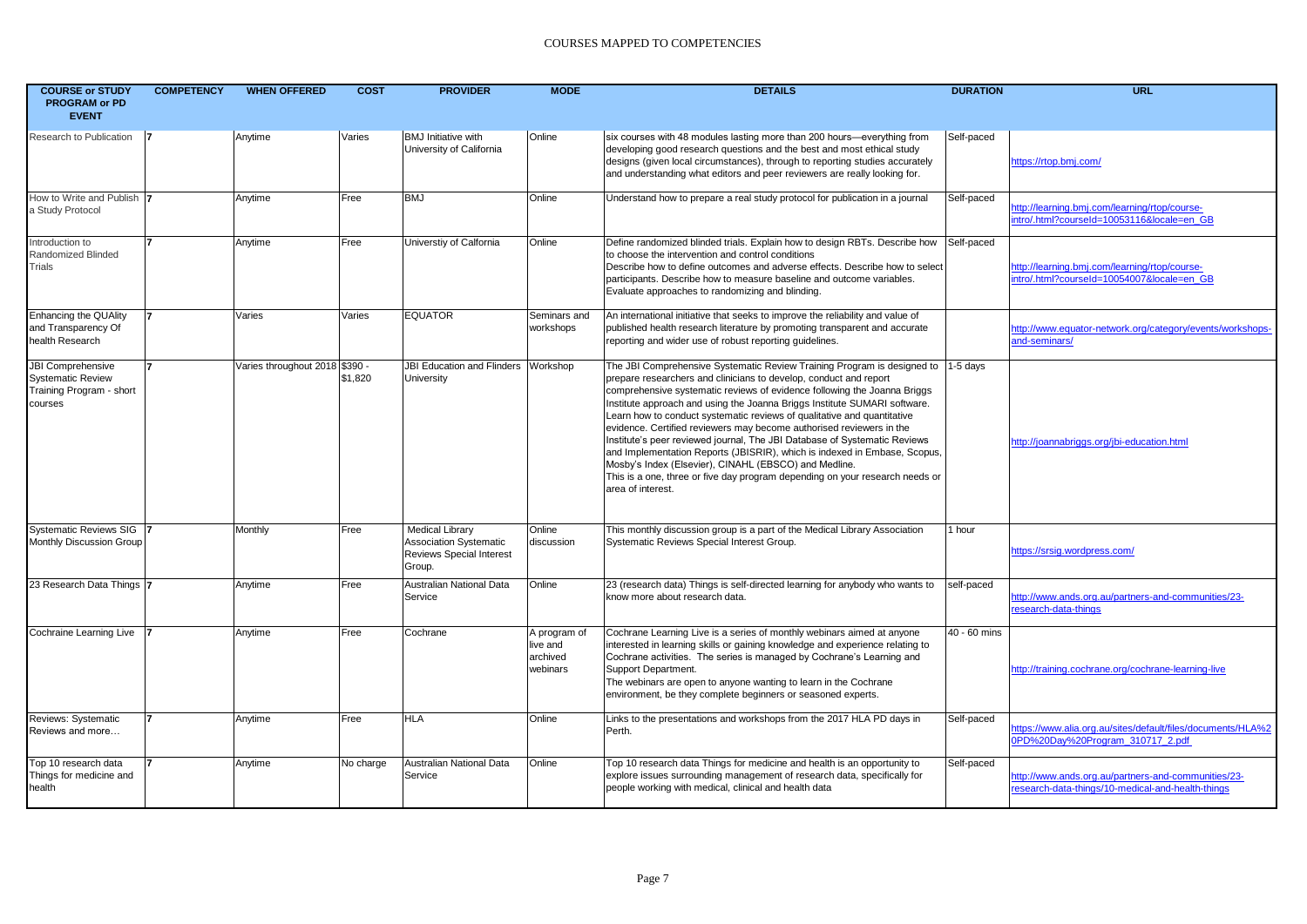| <b>COURSE or STUDY</b><br><b>PROGRAM or PD</b><br><b>EVENT</b>                   | <b>COMPETENCY</b> | <b>WHEN OFFERED</b>                                                                    | <b>COST</b>                     | <b>PROVIDER</b>                                  | <b>MODE</b>              | <b>DETAILS</b>                                                                                                                                                                                                                                                                                                                                                                                                                                                                                                                                                                                                                                                                                                                                                                      | <b>DURATION</b> | <b>URL</b>                                                                                                   |
|----------------------------------------------------------------------------------|-------------------|----------------------------------------------------------------------------------------|---------------------------------|--------------------------------------------------|--------------------------|-------------------------------------------------------------------------------------------------------------------------------------------------------------------------------------------------------------------------------------------------------------------------------------------------------------------------------------------------------------------------------------------------------------------------------------------------------------------------------------------------------------------------------------------------------------------------------------------------------------------------------------------------------------------------------------------------------------------------------------------------------------------------------------|-----------------|--------------------------------------------------------------------------------------------------------------|
| Australian EBP Librarians 7<br>Institute 2018                                    |                   | November 12 to 16,<br>2018, Mary Mackillop<br>Place, Sydney                            | \$1500.00<br>(including<br>GST) | Australian EBP Librarians<br>Institute           | Residential<br>workshops | The Institute will be an introduction to EBP, with an increased focus on<br>searching and advanced topics related to systematic reviews. As for previous<br>Institutes, the program will be presented by health sciences librarians from<br>Australia and the US and combine general content in engaging large group<br>lectures and small group interactive sessions for practising concepts covered<br>in the large groups. It is proposed that the 2018 program will cover the<br>following: PICO and study design; Medline/PubMed expert searching; peer<br>review of searches; filters and text mining; grey literature; critical appraisal of<br>therapy studies; overview of qualitative studies; critical appraisal of systematic<br>reviews; and interpreting Forest plots | 4 days          | https://membership.alia.org.au/events/event/australian-evidence-based-<br>practice-librarians-institute-2018 |
| Which review is right for<br>you? Scoping the scope<br>of an evidence synthesis. |                   | Anytime                                                                                | Free                            | <b>Health Libraries Australia</b><br>PD day 2017 | Online<br>presentation   | Professor Edoardo Aromataris, Director - Synthesis Science, Joanna Griggs<br>Institute. An over view of systematic reviews, scoping reviews and beyond.                                                                                                                                                                                                                                                                                                                                                                                                                                                                                                                                                                                                                             | 1 hr            | https://cloudstor.aarnet.edu.au/plus/s/NZKvOajwoeYpdLT/d<br>ownload                                          |
| Carol Lefebvre workshop  7                                                       |                   | Friday December 7th:<br>Perth - University of<br>Western Australia                     | <b>TBC</b>                      | <b>Health Libraries Australia</b>                | Wokshop                  | TBC                                                                                                                                                                                                                                                                                                                                                                                                                                                                                                                                                                                                                                                                                                                                                                                 | 1 day           | https://membership.alia.org.au/events/event/hla advanced searching wo<br>rkshop perth                        |
| Carol Lefebvre workshop  7                                                       |                   | Wednesday December TBC<br>5th:<br>Adelaide - University<br>of South Australia          |                                 | <b>Health Libraries Australia</b>                | Workshop                 | TBC                                                                                                                                                                                                                                                                                                                                                                                                                                                                                                                                                                                                                                                                                                                                                                                 | 1 day           | https://membership.alia.org.au/events/event/hla advanced searching wo<br>rkshop adelaide                     |
| Carol Lefebvre workshop                                                          |                   | Monday December 3rd   TBC<br>Canberra Hospital                                         |                                 | Health Libraries Australia                       | Workshop                 | TBC                                                                                                                                                                                                                                                                                                                                                                                                                                                                                                                                                                                                                                                                                                                                                                                 | 1 day           | https://membership.alia.org.au/events/event/hla advanced searching wo<br>rkshop canberra                     |
| Carol Lefebvre workshop                                                          |                   | Friday November 30th   TBC<br>University of<br>Melbourne Library                       |                                 | <b>Health Libraries Australia</b>                | Workshop                 | TBC                                                                                                                                                                                                                                                                                                                                                                                                                                                                                                                                                                                                                                                                                                                                                                                 | 1 day           | https://membership.alia.org.au/events/event/hla_advanced_searching_wo<br>rkshop_melbourne                    |
| Carol Lefebvre workshop                                                          |                   | Wednesday November TBC<br>28th:<br>Newcastle - Hunter<br>Medical Research<br>Institute |                                 | <b>Health Libraries Australia</b>                | Workshop                 | TBC                                                                                                                                                                                                                                                                                                                                                                                                                                                                                                                                                                                                                                                                                                                                                                                 | 1 day           | https://membership.alia.org.au/events/event/hla_advanced_searching_wo<br>rkshop newcastle                    |
| Carol Lefebvre workshop  7                                                       |                   | Monday November<br>26th Townsville<br>Hospital                                         | <b>TBC</b>                      | <b>Health Libraries Australia</b>                | Workshop                 | TBC                                                                                                                                                                                                                                                                                                                                                                                                                                                                                                                                                                                                                                                                                                                                                                                 | 1 day           | Registration: email bronia.renison@health.qld.gov.au for more<br>information                                 |
| Carol Lefebvre workshop                                                          |                   | Friday November 23rd   TBC<br>University of<br>Queensland Library                      |                                 | <b>Health Libraries Australia</b>                | Workshop                 | ТВС                                                                                                                                                                                                                                                                                                                                                                                                                                                                                                                                                                                                                                                                                                                                                                                 | 1 day           | https://membership.alia.org.au/events/event/hla_advanced_searching_wo<br>rkshop_brisbane                     |
| Carol Lefebvre workshop                                                          |                   | Wednesday November   TBC<br>21st<br>Royal Darwin Hospital<br>Library                   |                                 | <b>Health Libraries Australia</b>                | Workshop                 | TBC                                                                                                                                                                                                                                                                                                                                                                                                                                                                                                                                                                                                                                                                                                                                                                                 | 1 day           | Registration: email robyn.tranthem@nt.gov.au for more information                                            |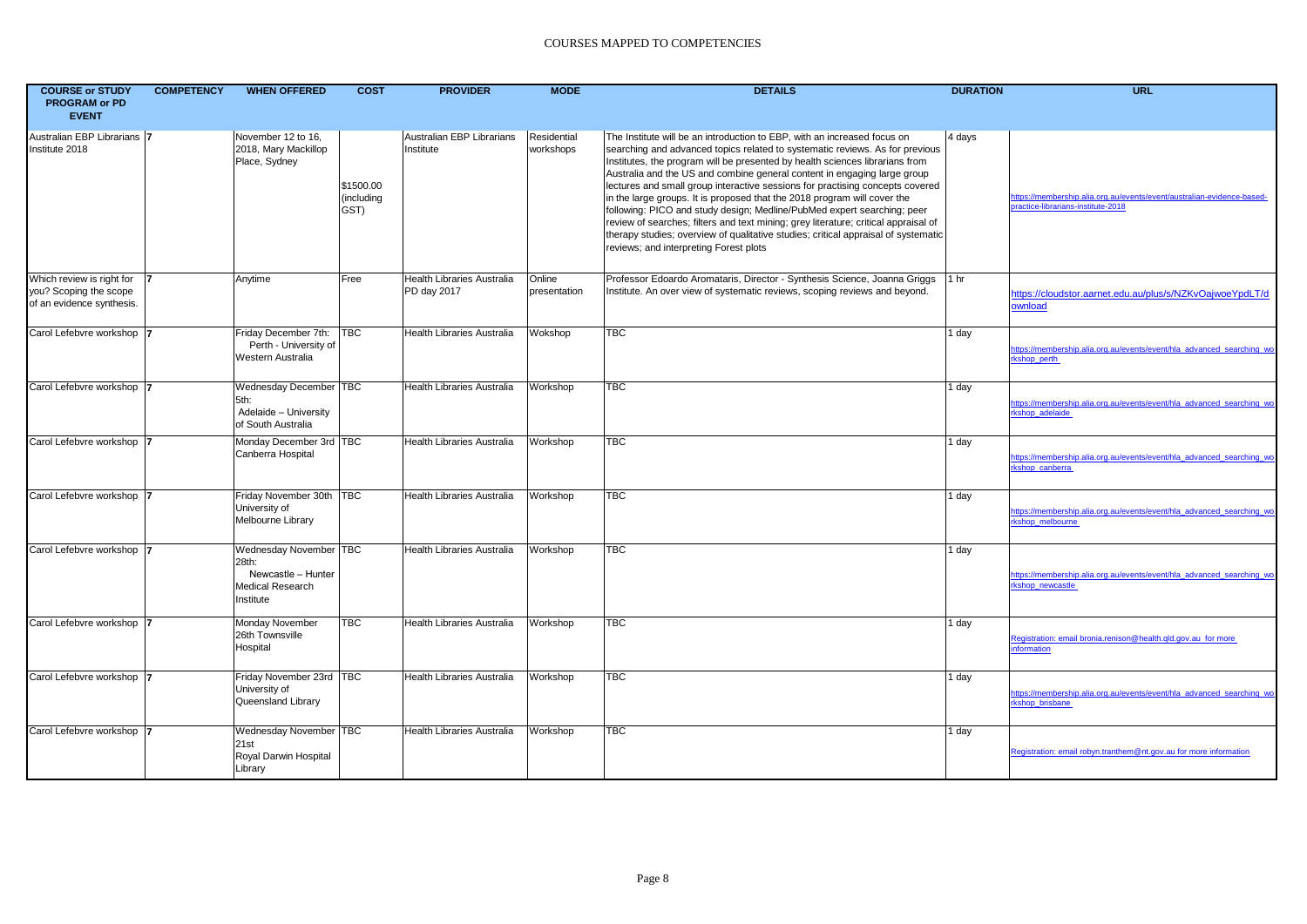| <b>COURSE or STUDY</b><br><b>PROGRAM or PD</b><br><b>EVENT</b> | <b>COMPETENCY</b> | <b>WHEN OFFERED</b>          | <b>COST</b> | <b>PROVIDER</b>                               | <b>MODE</b> | <b>DETAILS</b>                                                                                                                                                                                                                                                                                                                                                 | <b>DURATION</b> | URL                                                                                                        |
|----------------------------------------------------------------|-------------------|------------------------------|-------------|-----------------------------------------------|-------------|----------------------------------------------------------------------------------------------------------------------------------------------------------------------------------------------------------------------------------------------------------------------------------------------------------------------------------------------------------------|-----------------|------------------------------------------------------------------------------------------------------------|
| Health and Medical Data<br>"Short Bite" Lunchtime<br>webinars  |                   | Anytime                      | Free        | Australian National Data<br>Service (ANDS)    | Webinars    | These webinars are part of a series of national activities discussing issues<br>around Health and Medical data, and which aim to support better<br>management and publication of Health and Medical data. ANDS has an<br>extensive range of materials, guides, exemplars and published medical and<br>Health datasets to support research and clinical trials. | 30 mins         | http://www.ands.org.au/working-with-data/sensitive-<br>data/medical-and-health/webinars-health-and-medical |
| Using Twitter for<br>professional development                  |                   | Anytime                      | No charge   | Infopeople - presenter<br>Francisca Goldsmith | Online      | Discusses the use of Twitter as a 'goldmine' of PD resources, and shows how Self-paced<br>to manage social media as PD tools. Archived webinar includes speaker's<br>slides, handout and discussion.                                                                                                                                                           |                 | https://www.infopeople.org/civicrm/event/info?reset=1&id=40                                                |
| <b>HLA</b> twitter chat                                        |                   | Monthly starting Feb<br>2018 | No charge   | HLA the tag is<br>#HealthLibsAust             | Online      | Twitter chats are organised Twitter meetups set at a definite day and time.<br>These chats use a dedicated hashtag that links all tweet messages together.<br>Twitter chat topics are planned in advance with a moderator to quide the<br>conversation and sometimes quests are invited                                                                        | 1 hour          | thedeweyandthedecimal@gmail.com                                                                            |
| Certified Professional<br>Health specialisation<br>program     |                   | Varies                       | Free        | Health Libraries Australia<br><b>ALIA</b>     | online      | HLA aims to help health library staff to identify courses and learning programs<br>that will contribute to their professional development, and if desired to gain<br>recognition as a Certified Professional (Health).                                                                                                                                         | self-paced      | https://membership.alia.org.au/pdinfo/specialisations/health-<br>specialisation                            |